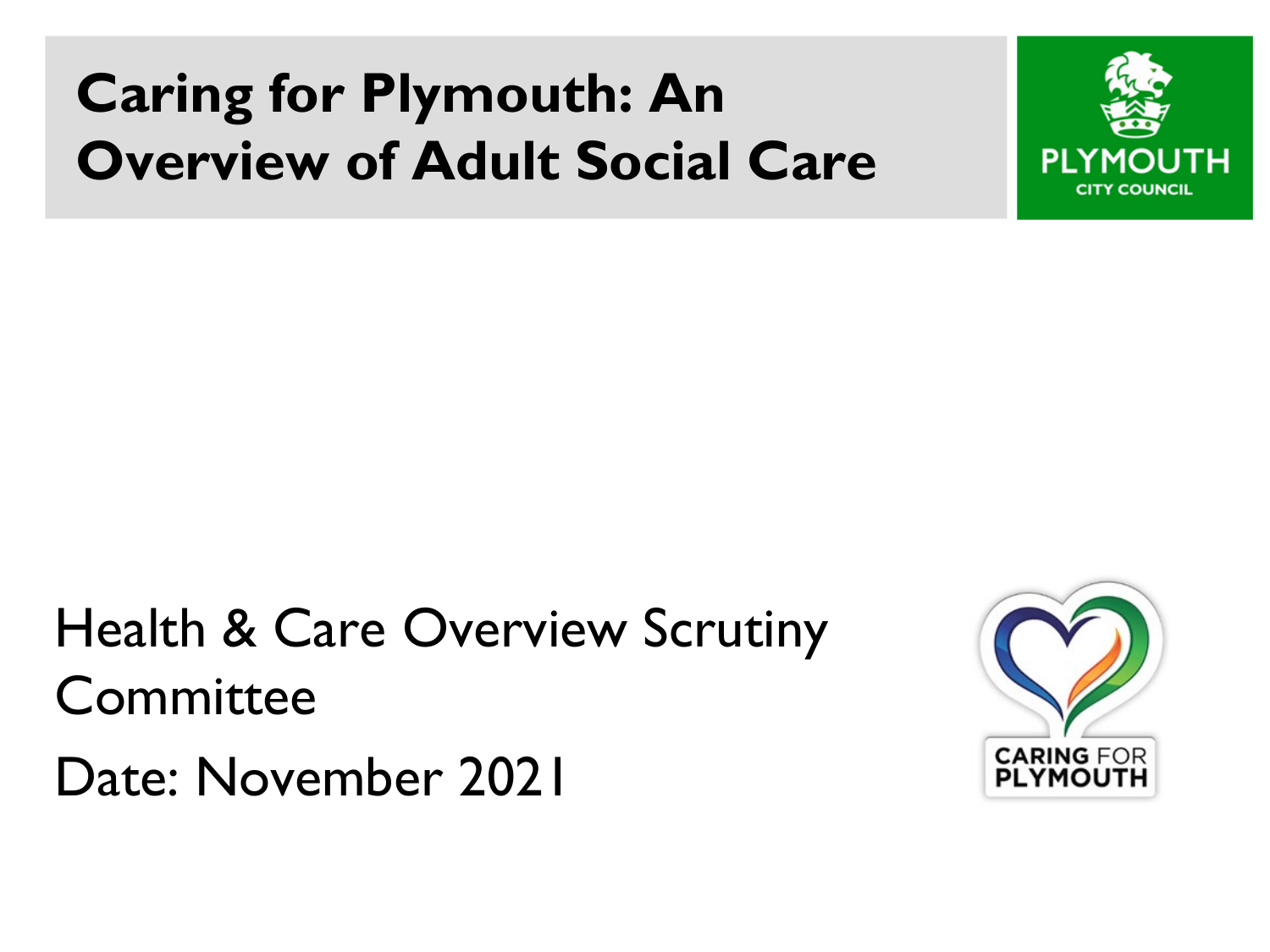### **Market Position**



- Plymouths Social Care Market consists of the following:
	- 99 Care Homes, providing 2336 supported by 3143 staff.
	- 25 Home Care Providers with 1877 carers, supporting 1125 service users.
	- 300 Older Person Extra Care Units supported by approx 100 staff.
	- 23 Supported Living Providers supporting 639 users by approx. 900 staff.
	- 11 providers, 90 plus staff supporting
	- 238 Day Opps Service users
	- 300 Personal Assistants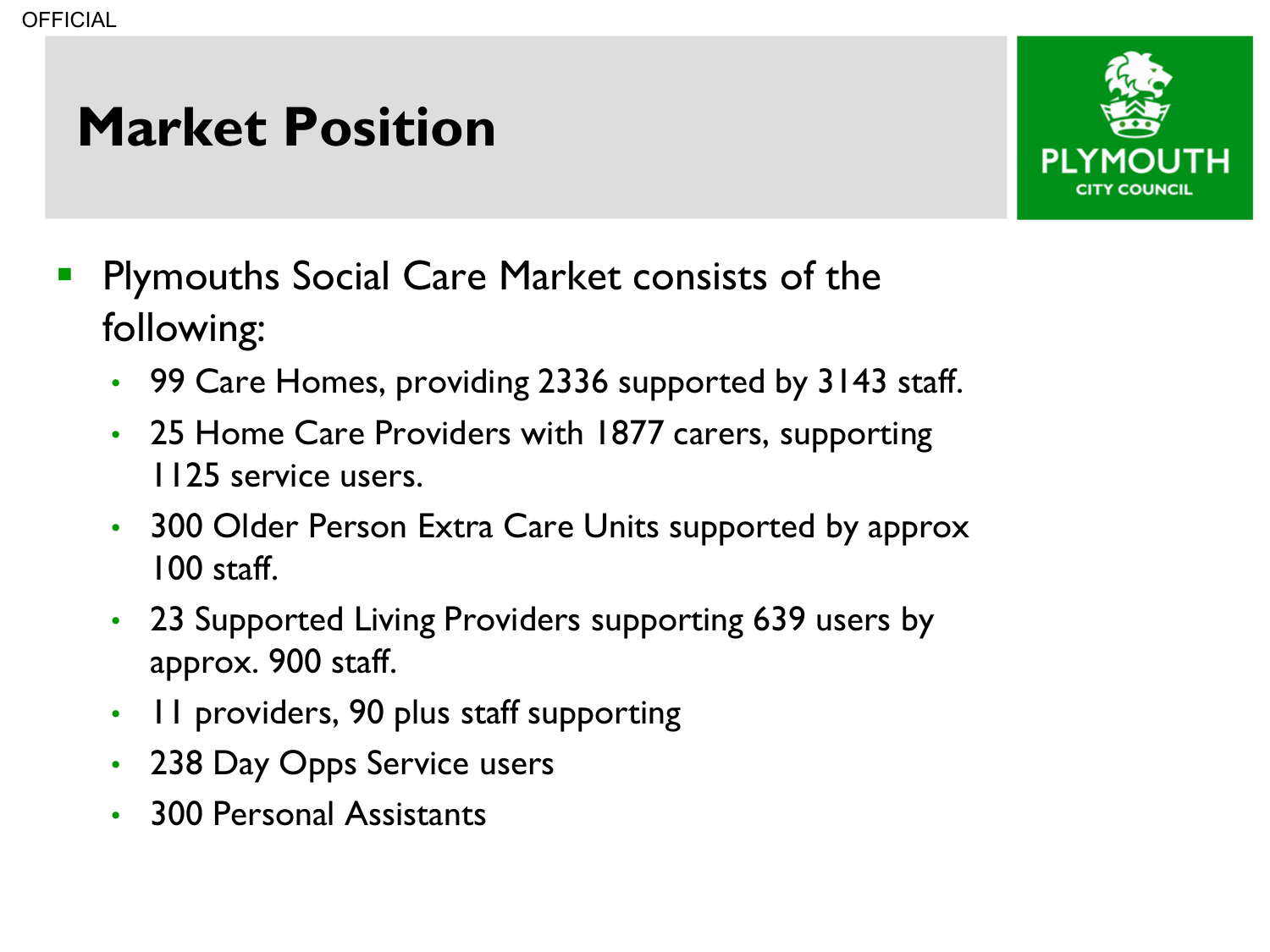#### **Adult Social Care Budget**



| <b>Individual Care Packages</b>              | <b>Budget (£m)</b> |
|----------------------------------------------|--------------------|
| <b>External Day Care</b>                     | £1,394             |
| <b>External Domiciliary Care</b>             | £12,409            |
| <b>Extra Care Housing</b>                    | £3,313             |
| <b>Direct Payments</b>                       | £8,048             |
| <b>Supported Living</b>                      | £19,614            |
| <b>Residential and Nursing - Short Stays</b> | £2,172             |
| <b>Residential and Nursing - Long Stays</b>  | £40,630            |
| <b>Sub Total Individual Care Packages</b>    | £87,580            |
| <b>Care Package Related Income</b>           | $\overline{(fm)}$  |
| <b>Fairer Charging</b>                       | £3,796             |
| <b>Residential Income</b>                    | £12,754            |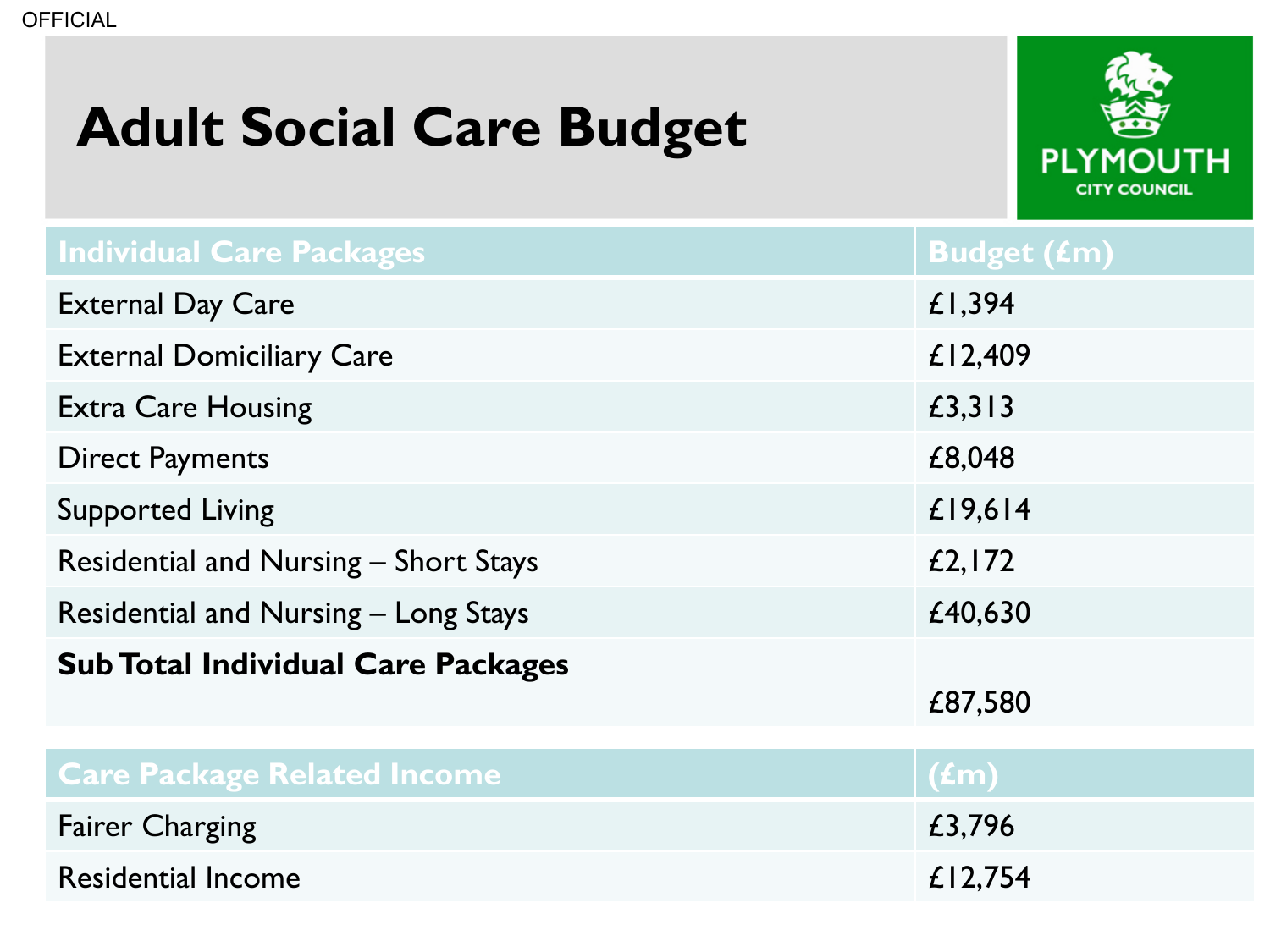# **Adult Social Care in Numbers**



- 14,607 requests for support from new clients
- 4,785 people accessed long term adult social care support
	- 1,295 in Residential or Nursing Care and 3,490 in a Community Based Setting
	- Of above 1,757 aged 18 to 64 and 3,028 aged 65 and over
- 6860 Safeguarding referrals, leading to
	- 977 formal safeguarding enquiries from 1642 safeguarding concerns
- 1,438 Deprivation of Liberty Safeguarding (DoLS) applications received
- **2013 Carers Assessments, 1302 Direct Payments and 668** support and guidance.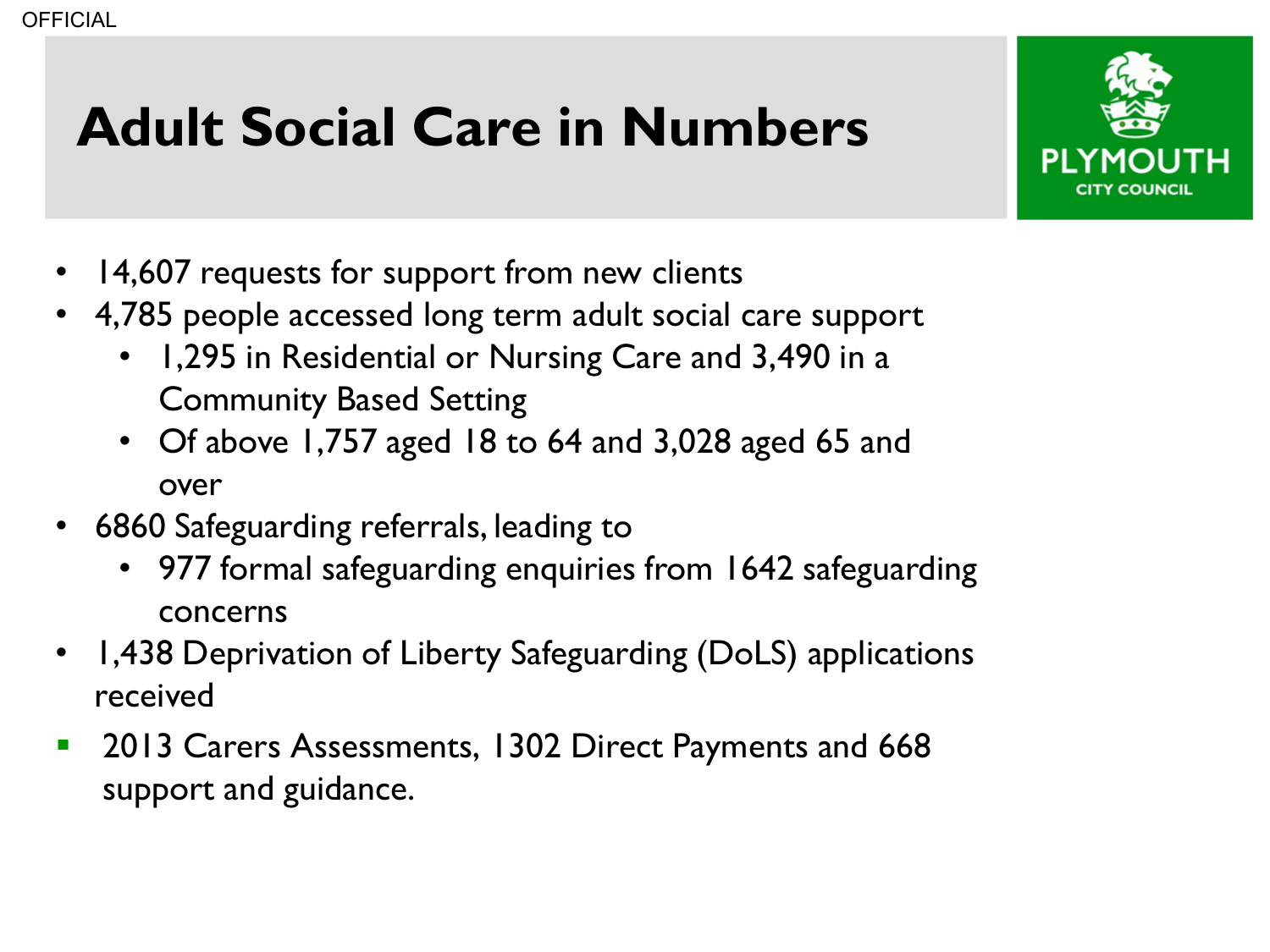# **Adult Social Care in Numbers**



- **The number of requests for support from those aged 18 to 64** has increased over the past three years (by 36% (+1,195), but the numbers in receipt of long term care has remained static
- **The number of requests for support from those aged 65 and over** has also increased (by 26% (+2,045), but the numbers in receipt of long term care has remained static (decreasing by <1% over the past three years
- **Demand on safeguarding is increasing with the number of** referrals to the service on a long term increasing trend, increasing by 45% (+2,140) over the past three years
- **The number of safeguarding enquiries undertaken increased by** 27% in 2020/21 (+207)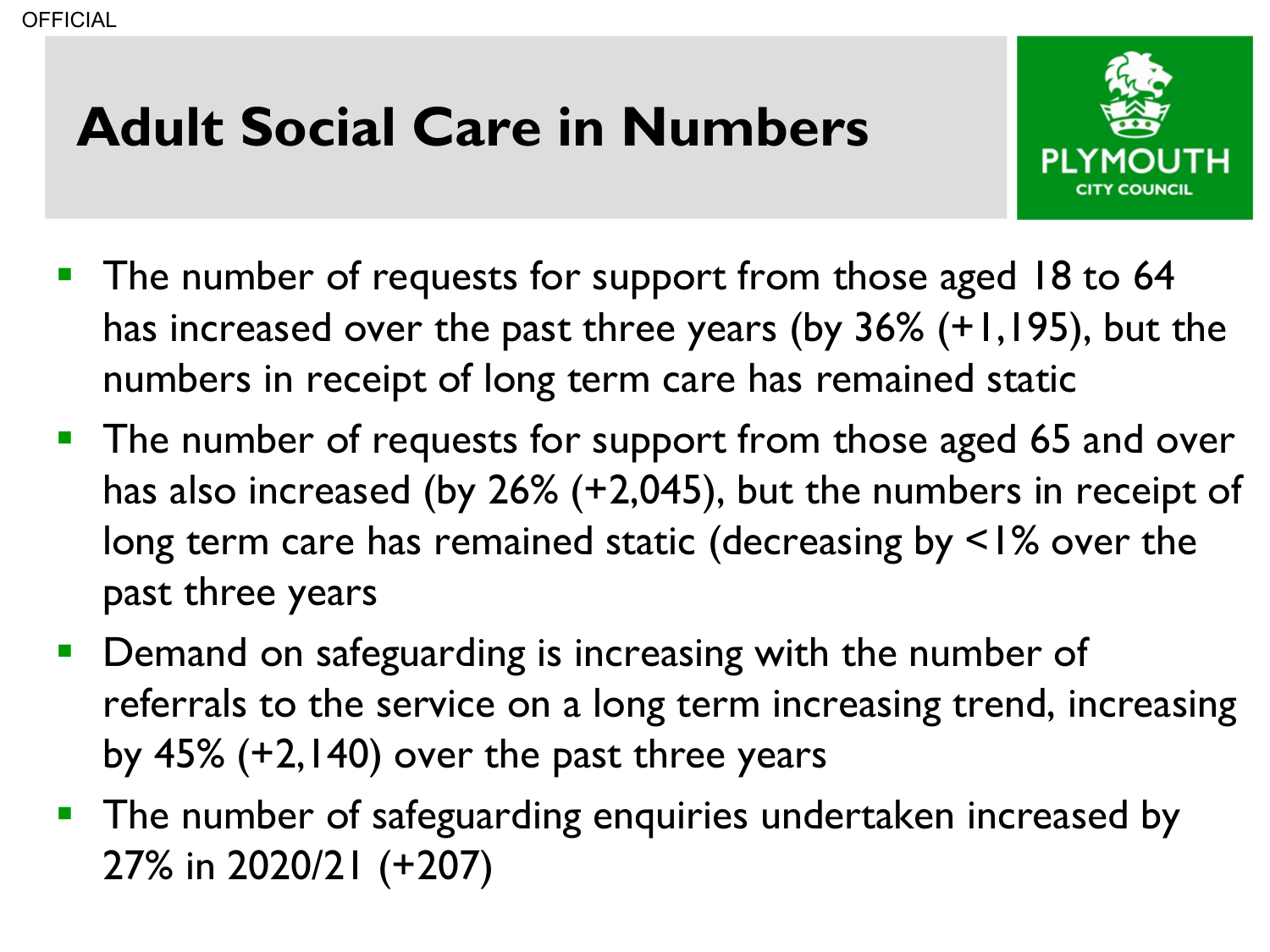## **Adult Social Care Outcomes**



- **If** In 2020/21 89% of people who received a short term service did not request further long term support, this compares favourably to an England average of 75%
- **In 2020/21 96% of people subject to a safeguarding** enquiry had their desired 'Making Safeguarding Personal' outcomes achieved, compared to an England average of 95%
- In 2020/21 96% of people receive their care via a self-directed support mechanism, compared to an England average of 92%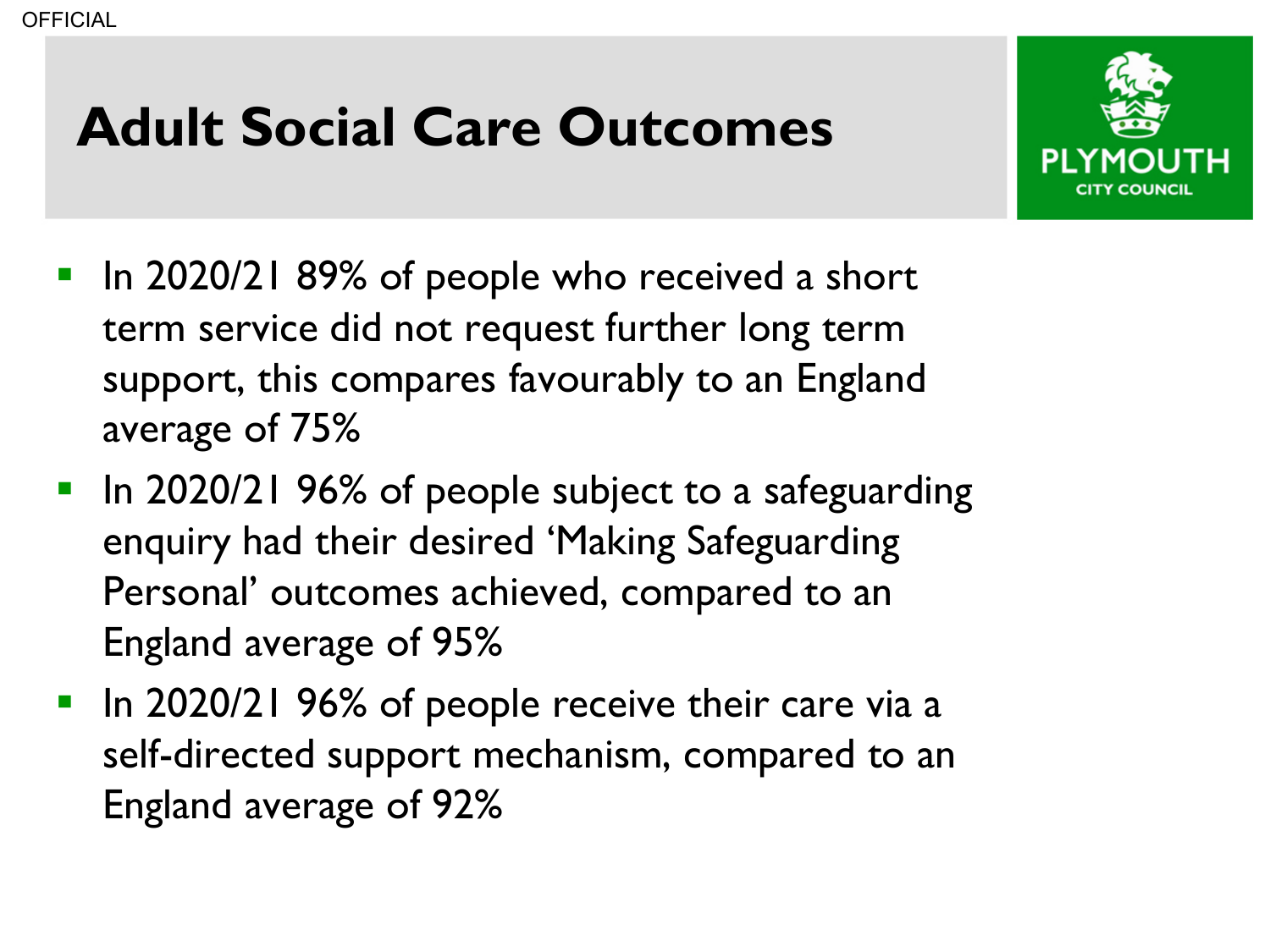# **CQC Ratings**



| <b>National overall - Care Homes</b> | <b>National</b><br>(13, 919) | Local<br>(95) |
|--------------------------------------|------------------------------|---------------|
| <b>Total % Outstanding</b>           | 4%                           | 11%           |
| <b>Total % Good</b>                  | 78%                          | 74%           |
| <b>Total % Requires Improvement</b>  | <b>16%</b>                   | 13%           |
| Total % Inadequate                   | 2%                           | 2%            |

|                                     | <b>National</b> | Local      |
|-------------------------------------|-----------------|------------|
| <b>National overall - Home Care</b> | (8, 229)        | (20)       |
| <b>Total % Outstanding</b>          | 5%              | 15%        |
| <b>Total % Good</b>                 | 82%             | 75%        |
| <b>Total % Requires Improvement</b> | 12%             | <b>10%</b> |
| Total % Inadequate                  | 1%              | 0%         |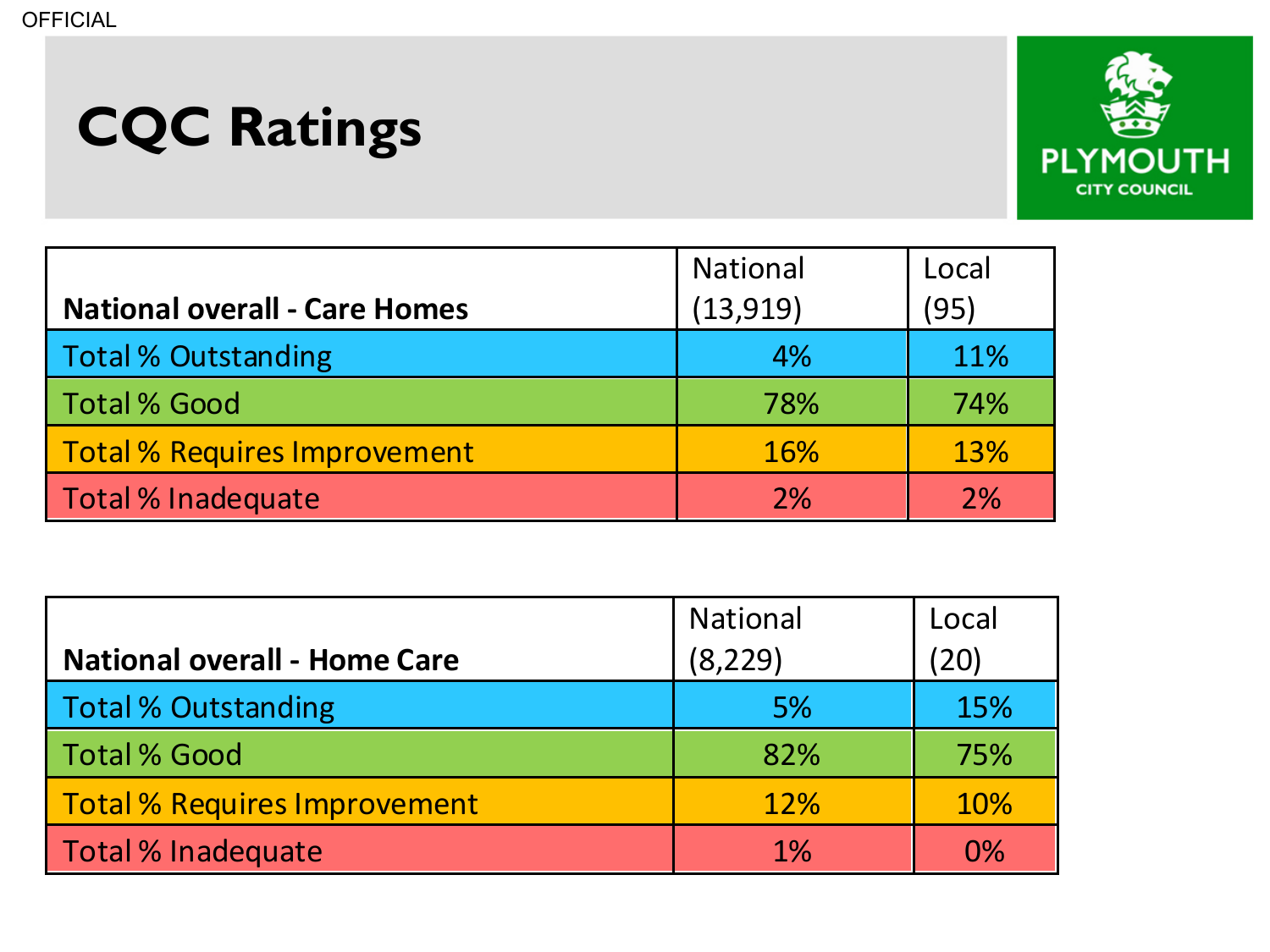# **Current Challenges facing Adult Social Care**

- **Norkforce Issues** 
	- **Recruitment and Retention**
	- **Exhausted Workforce**
- **COVID 19 and its legacy** 
	- Ongoing Outbreaks
	- Increased Need, System Pressures and Compromised System Flow
	- **Increased costs**
- **Market Fragility and Capacity**
- **Significant demand and increasing complexity**
- Further predictive growth in demand due to Flu and other seasonal respiratory illnesses
- Future Reform and Funding of Adult Social Care

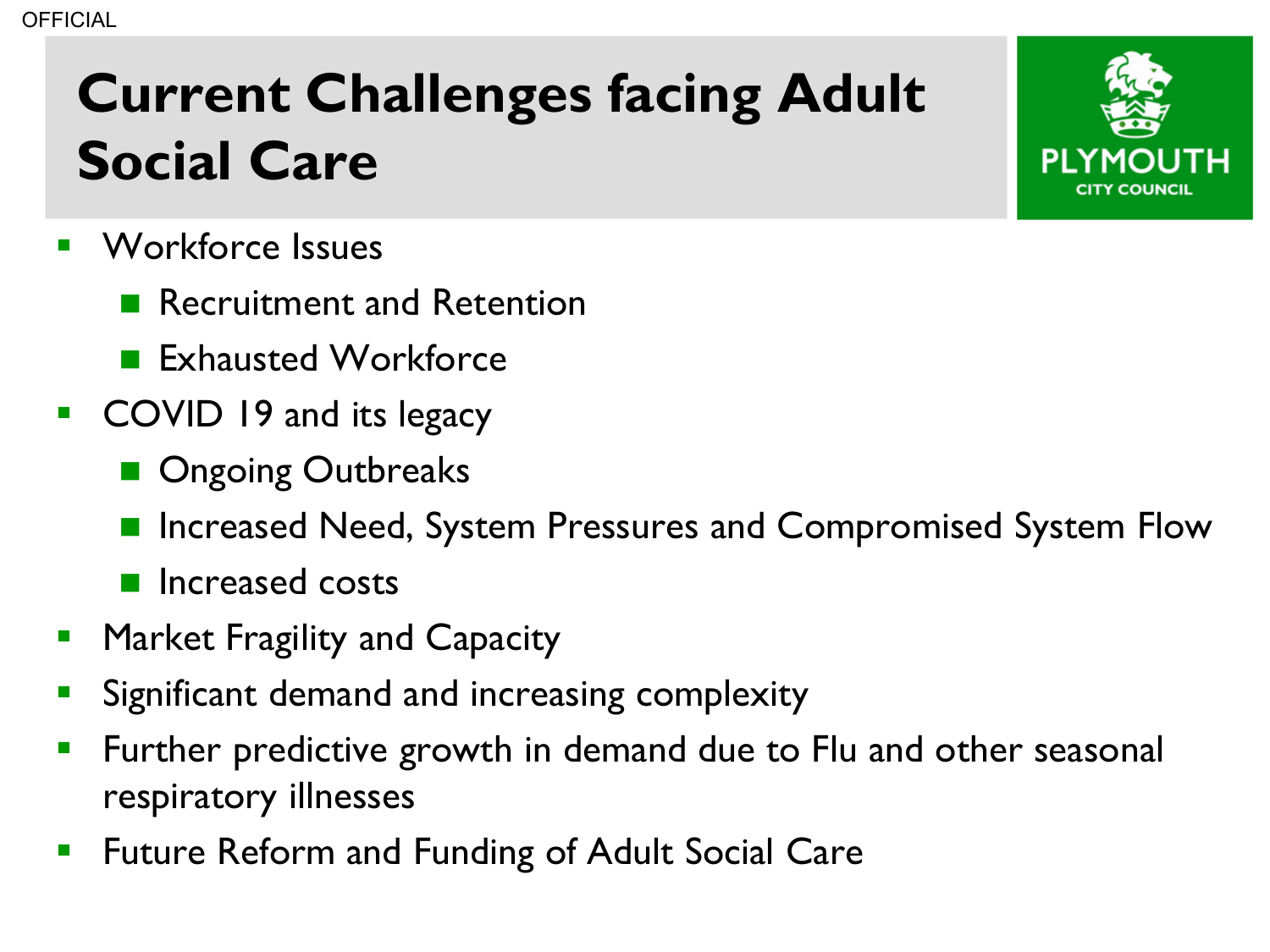#### **Responses to Date**



- COVID Responses
	- Support for Care Homes
	- Support for Wider Market
- 32 bedded Care Hotel Operational
- **"Make a Difference" Recruitment Campaign**
- Closer working with Colleges
- Increased Capacity in the Voluntary and Community Sectors
- **Maximising Volunteers**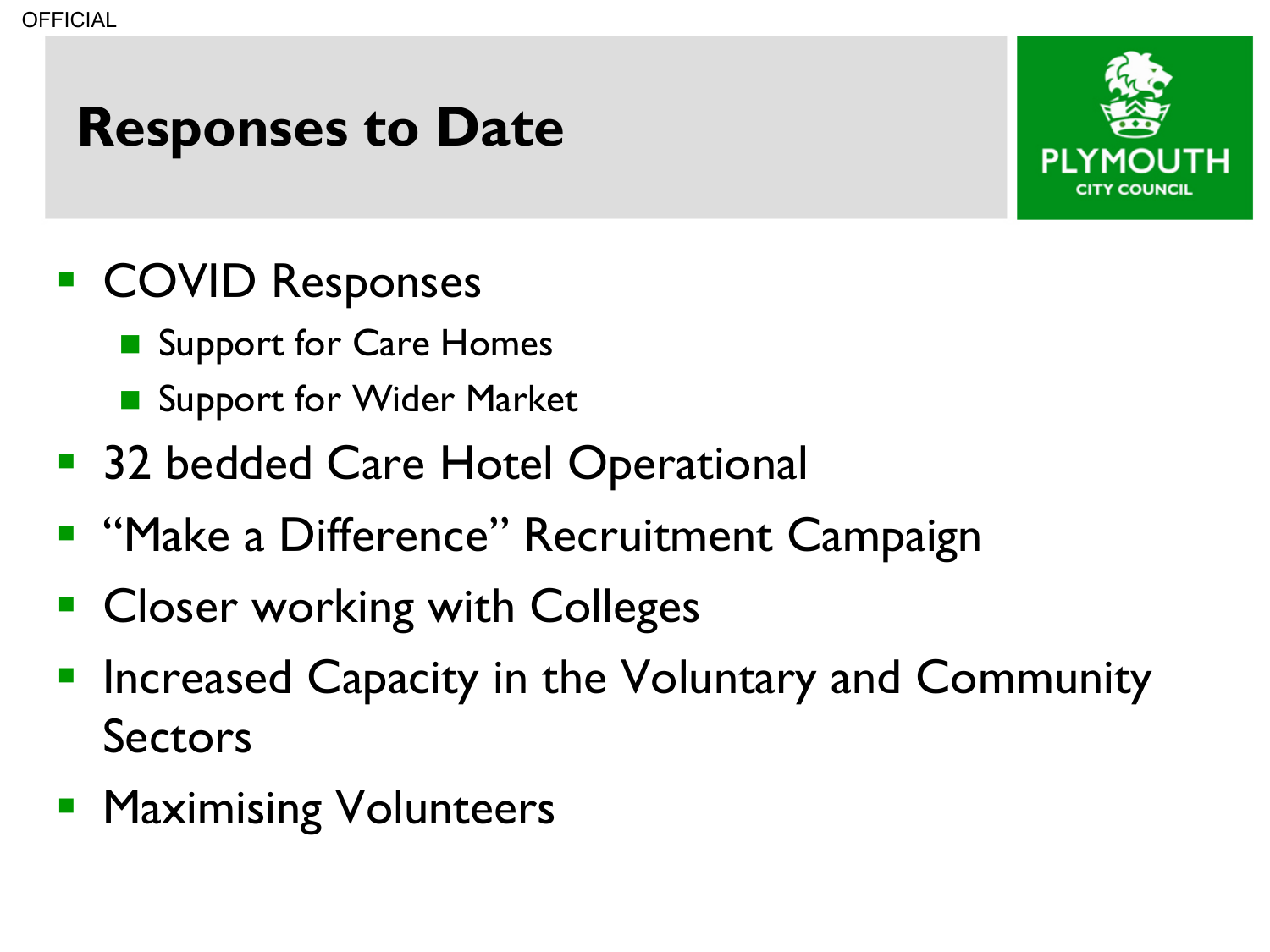# **Winter 2021 – Further Planned Responses**



- 25WTE Additional staff to be recruited by LWSW
- Growth in Independence@Home
- Additional Block, Short Term, Care Hotel and Specialist bedded Capacity
- **Optimisation of Domiciliary Care**
- Launch of Winter Control Hub Response
- Winter Provider Premium and Overtime payments
- Changes to Brokering model for Bedded and Domiciliary Care
- Client Review programmes